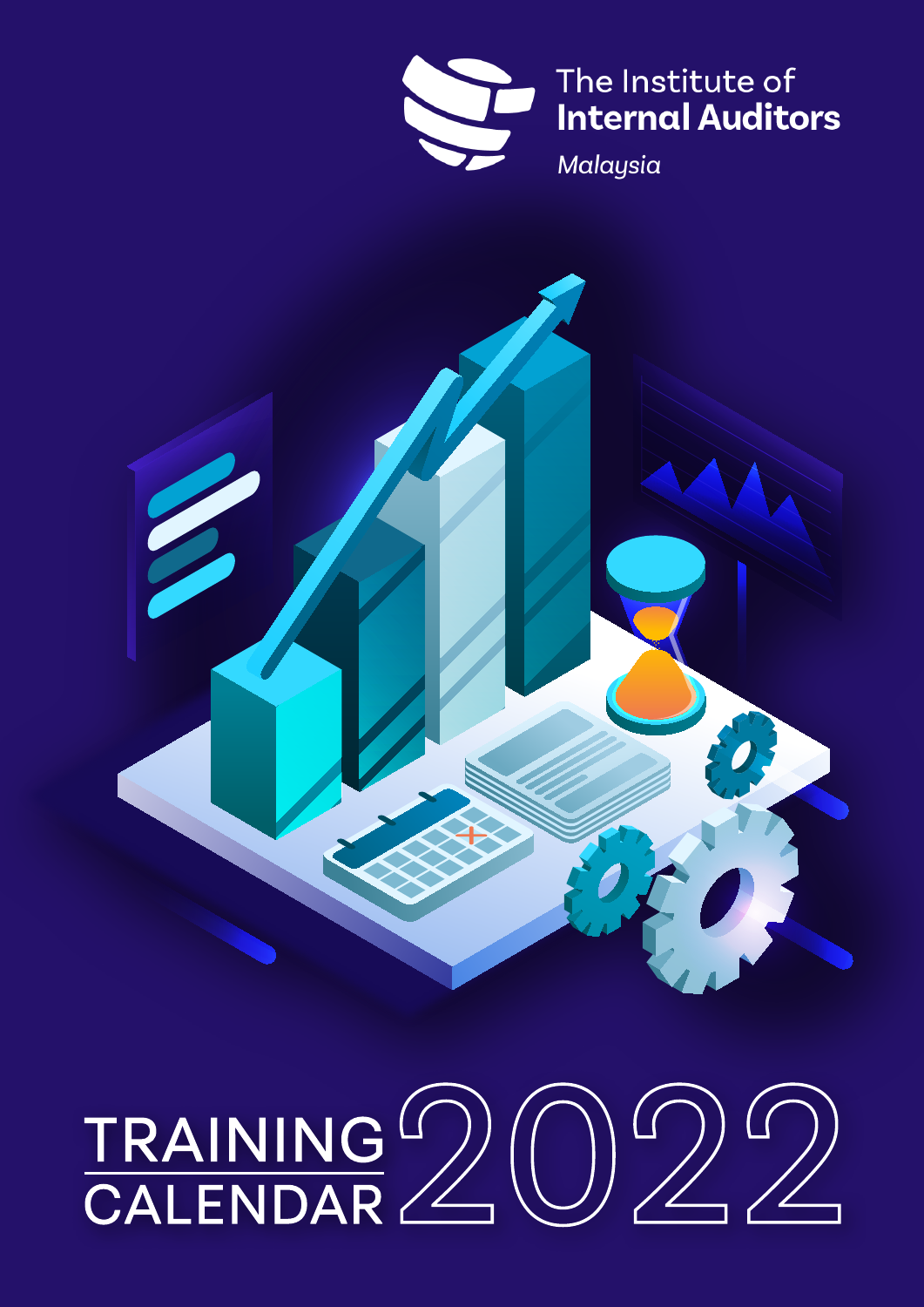



## calendar view

# **TRAINING CALENDAR**

#### **JUNE**

| Date                   | <b>Duration</b> | Course <sub></sub><br>Code | <b>Topic</b>                                                                       | Venue      | Speaker          | Level        | Fee*     | Member Non Member<br>Fee* |
|------------------------|-----------------|----------------------------|------------------------------------------------------------------------------------|------------|------------------|--------------|----------|---------------------------|
| 7,8                    | $\overline{2}$  | <b>KL10</b>                | The Anti-Money Laundering (AML)<br><b>Internal Audit</b>                           | <b>KL</b>  | David Leong      | $I-HII$      | 2,300.00 | 2,650.00                  |
| 13,14<br>HRDF <b>)</b> | $\overline{2}$  | SWK03                      | <b>Forensic Audit &amp; Fraud Examination</b>                                      | <b>SWK</b> | Raymon Ram       | $I-IV$       | 2,300.00 | 2,650.00                  |
| 17<br><b>HRDF</b>      |                 | SWK02                      | Red Flags in Oil Palm Operations                                                   | <b>SWK</b> | Gurbakhish Singh | $I-IV$       | 1,250.00 | 1,750.00                  |
| 15,16                  | $\overline{2}$  | SWK01                      | How to Perform Effective Root Cause<br>Analysis in Audit Engagements               | <b>SWK</b> | Gurbakhish Singh | $I-IV$       | 2,300.00 | 2,650.00                  |
| 20,21                  | $\overline{2}$  | <b>KL22</b>                | <b>High Impact Audit Reporting</b>                                                 | <b>KL</b>  | Monnie Goh       | $II$ - $III$ | 2,300.00 | 2,650.00                  |
| 20,21                  | $\overline{2}$  | <b>KL53</b>                | <b>Essential Processses and Toolkits for</b><br><b>Effective Risk Based Audits</b> | Virtual    | Gurbakhish Singh | $II$ - $III$ | 2,300.00 | 2,650.00                  |
| 29,30                  | $\overline{2}$  | <b>KL52</b>                | Essential Tools for Development of<br><b>Fieldwork Skills</b>                      | <b>KL</b>  | Monnie Goh       | $ -  $       | 2,300.00 | 2,650.00                  |

## **JULY**

| .<br>Date |             | <b>Duration</b> | Course<br>Code   | Topic                                                                                              | Venue     | Speaker                   | Level        | Fee*     | Member Non Member<br>Fee* |
|-----------|-------------|-----------------|------------------|----------------------------------------------------------------------------------------------------|-----------|---------------------------|--------------|----------|---------------------------|
| 4,5       |             | $\overline{2}$  | <b>KL24</b>      | Performing An Effective Quality<br>Assessment                                                      | <b>KL</b> | Sivamalar<br>Thuraisingam | $III - IV$   | 2,300.00 | 2,650.00                  |
| 12,13     | (HRDF)      | $\overline{2}$  | <b>KL48</b>      | Internal Audit Report Writing "8 Key<br>Aspects for Improved Communication,<br>Impact & Assurance" | <b>KL</b> | <b>Steven Yee</b>         | $I-HII$      | 2,300.00 | 2,650.00                  |
| 18,19     | <b>HRDF</b> | $\overline{2}$  | <b>KL26</b>      | <b>COSO-Based Internal Auditing</b>                                                                | <b>KL</b> | Shanmugam M.              | $II$ - $III$ | 2,300.00 | 2,650.00                  |
| 20,21     | (HRDF)      | $\overline{2}$  | <b>KL11</b>      | <b>Agile Auditing</b>                                                                              | Virtual   | Gurbakhish Singh          | $II$ - $III$ | 2,300.00 | 2,650.00                  |
| 25,26     | (HRDF)      | $\overline{2}$  | <b>KL25</b>      | <b>Root Cause Analysis for Internal Auditors</b>                                                   | <b>KL</b> | Monnie Goh                | $II$ - $III$ | 2,300.00 | 2,650.00                  |
| 26,27     |             |                 | JV <sub>03</sub> | Public Sector Internal Audit Conference                                                            | <b>KL</b> | <b>TBA</b>                | $I-HII$      | 650.00   | 850.00                    |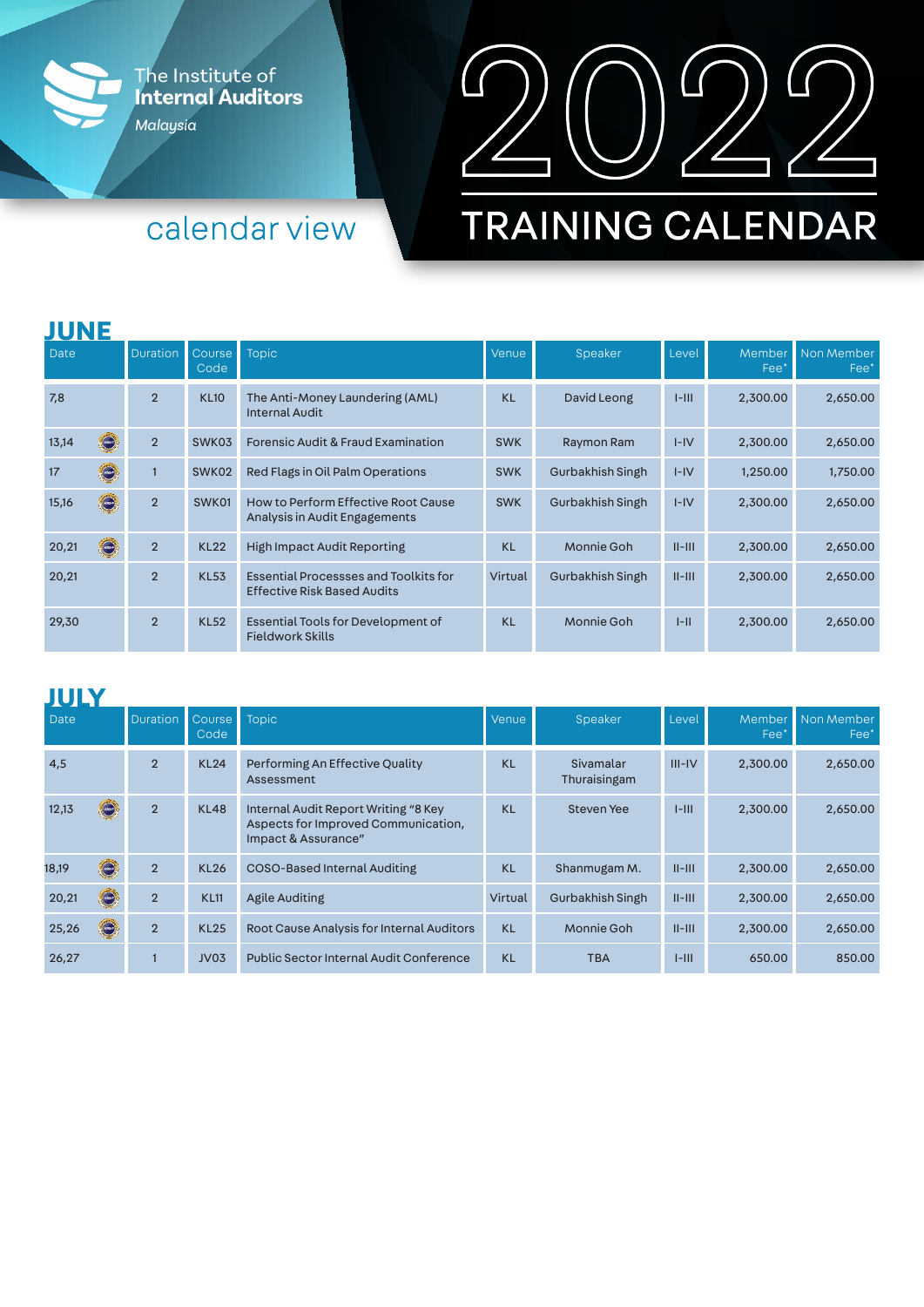



## calendar view

# **TRAINING CALENDAR**

#### **AUGUST**

| Date     | <b>Duration</b> | Course<br>Code   | <b>Topic</b>                                                                                                             | Venue     | Speaker                 | Level        | Member<br>Fee* | Non Member<br>Fee* |
|----------|-----------------|------------------|--------------------------------------------------------------------------------------------------------------------------|-----------|-------------------------|--------------|----------------|--------------------|
| 8,9      | $\overline{2}$  | <b>KL30</b>      | Integrated Approach to Auditing                                                                                          | <b>KL</b> | Monnie Goh              | $II-HII$     | 2,300.00       | 2,650.00           |
| 10,11    | $\overline{2}$  | <b>KL17</b>      | <b>Financial Auditing for Internal Auditors</b>                                                                          | <b>KL</b> | Dr Eddy Yap             | $ -  $       | 2,300.00       | 2,650.00           |
| 16       |                 | OC <sub>02</sub> | CAE Summit 2022                                                                                                          | <b>KL</b> | <b>IIA Malaysia</b>     | $I-HI$       | 700.00         | 900.00             |
| 15,16    | $\overline{2}$  | <b>KL28</b>      | <b>Creative Problem-Solving Techniques</b><br>for Auditors                                                               | <b>KL</b> | Dr Eddy Yap             | $I-HII$      | 2,300.00       | 2,650.00           |
| 15,16,17 | $\overline{4}$  | <b>KL29</b>      | <b>Tools for New Auditors</b>                                                                                            | <b>KL</b> | Lee Chew Foong          |              | 2,550.00       | 3,050.00           |
| 22       |                 | <b>KL47</b>      | Essentials of Integrated Reporting <ir><br/>for Internal Auditors</ir>                                                   | <b>KL</b> | Dr Nurmazilah<br>Mahzan | $I - II$     | 1,250.00       | 1,750.00           |
| 22,23    | $\overline{2}$  | <b>KL51</b>      | Building An Effective Audit Plan to<br>Address Section 17A, MACC<br>(Amendment) Act 2018 Based on<br>ISO 37001:2016 ABMS | <b>KL</b> | Raymon Ram              | $II - IV$    | 2,300.00       | 2,650.00           |
| 24,25    | $\overline{2}$  | <b>KL27</b>      | <b>Forensic Investigation Skills</b>                                                                                     | <b>KL</b> | Suresh D.               | $II$ - $III$ | 2,300.00       | 2,650.00           |
| 29,30    | $\overline{2}$  | <b>KL54</b>      | <b>Comprehensive Risk Application</b><br><b>Techniques for Internal Auditors</b>                                         | <b>KL</b> | Vaneesa Veerappan       | $II$ -IV     | 2,300.00       | 2,650.00           |

#### **SEPTEMBER**

| .<br>Date | .<br><b>Duration</b> | Course Topic<br>Code |                                                               | Venue     | Speaker          | Level        | Fee*     | Member Non Member<br>Fee* |
|-----------|----------------------|----------------------|---------------------------------------------------------------|-----------|------------------|--------------|----------|---------------------------|
| 6         |                      | <b>JV02</b>          | Governance in Audit (GIA) Conference                          | <b>KL</b> | <b>TBA</b>       | $I-III$      | 1,150.00 | 1,300.00                  |
| 6,7,8     | 3                    | <b>KL31</b>          | <b>Tools for Lead Auditors</b>                                | <b>KL</b> | Gurbakhish Singh | $I - II$     | 2,650.00 | 3,150.00                  |
| 12,13     | $\overline{2}$       | <b>KL32</b>          | Essential Tools for Development of<br><b>Fieldwork Skills</b> | <b>KL</b> | Monnie Goh       | $I - II$     | 2,300.00 | 2,650.00                  |
| 20,21     | $\overline{2}$       | <b>KL35</b>          | <b>Procurement Fraud</b>                                      | <b>KL</b> | Raymon Ram       | $II$ - $III$ | 2,300.00 | 2,650.00                  |
| 26,27     | $\overline{2}$       | <b>KL33</b>          | <b>Financial Auditing for Internal Auditors</b>               | <b>KL</b> | Dr Eddy Yap      | $I - II$     | 2,300.00 | 2,650.00                  |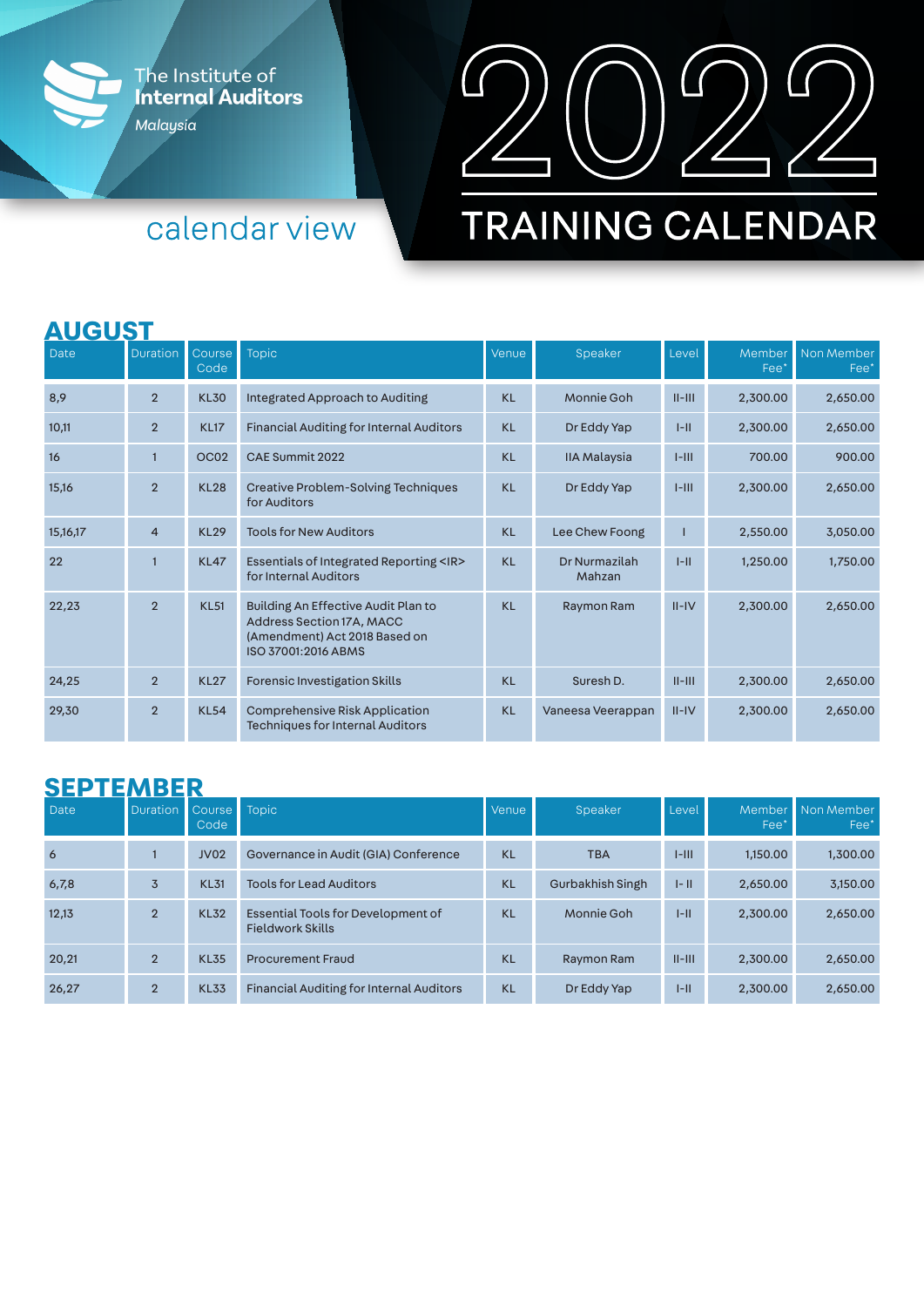

calendar view



# **TRAINING CALENDAR**

#### **OCTOBER**

| <b>Date</b> | Duration Course Topic | Code             |                                                  | Venue     | Speaker             | Level    | Fee*     | Member Non Member<br>Fee* |
|-------------|-----------------------|------------------|--------------------------------------------------|-----------|---------------------|----------|----------|---------------------------|
| 3,4,5       | $\overline{3}$        | <b>KL34</b>      | <b>Tools for Audit Managers</b>                  | <b>KL</b> | Lim Hooi Hoon       | III      | 3,200.00 | 3,700.00                  |
| 4,5         | $\overline{2}$        | <b>KL36</b>      | Risk Based Annual Audit & Engagement<br>Planning | <b>KL</b> | Gurbakhish Singh    | $I-HII$  | 2,300.00 | 2,650.00                  |
| 19,20       | $\mathcal{P}$         | CF <sub>01</sub> | <b>National Conference 2022</b>                  | <b>KL</b> | <b>IIA Malaysia</b> | $I-HII$  | 1,500.00 | 1,700.00                  |
| 26,27       | $\overline{2}$        | <b>KL37</b>      | Influencing Skills for Auditors                  | <b>KL</b> | Dr Eddy Yap         | $I - II$ | 2,300.00 | 2,650.00                  |

## **NOVEMBER**

| Date     | <b>Duration</b> | <b>Course</b><br>Code | <b>Topic</b>                                                                     | Venue     | Speaker                            | Level        | Member<br>Fee* | Non Member<br>Fee* |
|----------|-----------------|-----------------------|----------------------------------------------------------------------------------|-----------|------------------------------------|--------------|----------------|--------------------|
| 8        |                 | JV04                  | <b>ISACA Conference</b>                                                          | <b>KL</b> | <b>ISACA</b>                       | AC           | 850.00         | 1,150.00           |
| 9,10     | $\overline{2}$  | <b>KL42</b>           | Lean Auditing                                                                    | <b>KL</b> | Balasharmila Rao                   | $I-HI$       | 2,300.00       | 2,650.00           |
| 14,15,16 | 3               | <b>KL39</b>           | <b>Tools for New Auditors</b>                                                    | <b>KL</b> | Lee Chew Foong                     |              | 2,550.00       | 3,050.00           |
| 16,17    | $\overline{2}$  | <b>KL55</b>           | <b>Comprehensive Risk Application</b><br><b>Techniques for Internal Auditors</b> | <b>KL</b> | Vaneesa Veerappan                  | $II - IV$    | 2,300.00       | 2,650.00           |
| 22,23    | $\overline{2}$  | <b>KL38</b>           | <b>Auditing Operational Cost Optimisation</b>                                    | <b>KL</b> | Gurbakhish Singh                   | $I - II$     | 2,300.00       | 2,650.00           |
| 23,24    | $\overline{2}$  | <b>KL45</b>           | <b>IT Audit for Non-IT Auditors</b>                                              | <b>KL</b> | <b>Divakaren</b><br>Sivagurunathan | $II$ - $III$ | 2,300.00       | 2,650.00           |
| 28,29    | $\overline{2}$  | <b>KL43</b>           | The Credit Management & Operations<br>Audit                                      | <b>KL</b> | David Leong                        | $I-HII$      | 2,300.00       | 2,650.00           |

## **DECEMBER**

| <b>Date</b> | Duration Course Topic | Code        |                                                             | Venue     | Speaker        | l Level I    | Fee*     | Member Non Member<br>Fee* |
|-------------|-----------------------|-------------|-------------------------------------------------------------|-----------|----------------|--------------|----------|---------------------------|
| 6,7         |                       | <b>KL40</b> | Operational Auditing: Influencing<br><b>Positive Change</b> | <b>KL</b> | Lee Chew Foong | $II$ - $III$ | 2,300.00 | 2,650.00                  |
| 7,8         | $\overline{2}$        | <b>KL41</b> | Integrated Approach to Auditing                             | <b>KL</b> | Monnie Goh     | $I - II$     | 2,300.00 | 2,650.00                  |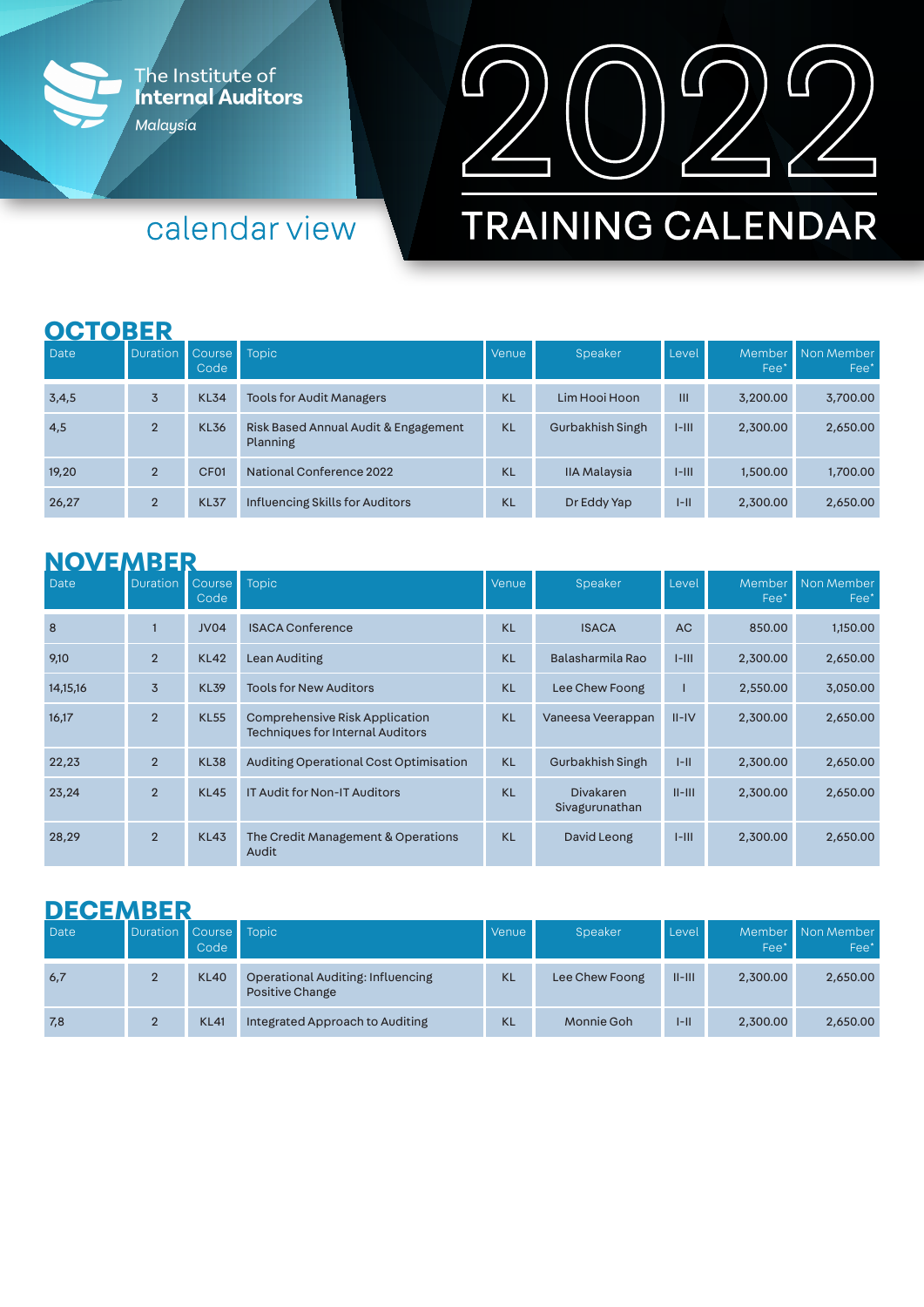



# **TRAINING CALENDAR**

category view

#### **GLOBAL PROGRAMME - FUNDAMENTALS**

| Date             | <b>Duration</b> | Course  <br>Code | <b>Topic</b>                                  | Venue     | Speaker                   | Level      | Fee*     | Member Non Member<br>Fee* |
|------------------|-----------------|------------------|-----------------------------------------------|-----------|---------------------------|------------|----------|---------------------------|
| Jun 20,21        | 2.              | <b>KL22</b>      | <b>High Impact Audit Reporting</b>            | <b>KL</b> | <b>Monnie Goh</b>         | $II-HII$   | 2,300.00 | 2,650.00                  |
| <b>Jul 20,21</b> | $\overline{2}$  | <b>KL11</b>      | <b>Agile Auditing</b>                         | Virtual   | Gurbakhish Singh          | $II-HII$   | 2,300.00 | 2,650.00                  |
| <b>Jul 4,5</b>   | $\overline{2}$  | <b>KL24</b>      | Performing An Effective Quality<br>Assessment | <b>KL</b> | Sivamalar<br>Thuraisingam | $III - IV$ | 2,300.00 | 2.650.00                  |
| Aug15,16,17      | $\overline{4}$  | <b>KL29</b>      | <b>Tools for New Auditors</b>                 | <b>KL</b> | Lee Chew Foong            |            | 2,550.00 | 3,050.00                  |
| Sep 6,7,8        | 3               | <b>KL31</b>      | <b>Tools for Lead Auditors</b>                | <b>KL</b> | <b>Gurbakhish Singh</b>   | $ - 1 $    | 2,650.00 | 3.150.00                  |
| Oct 3,4,5        | $\overline{3}$  | <b>KL34</b>      | <b>Tools for Audit Managers</b>               | <b>KL</b> | Lim Hooi Hoon             | Ш          | 3,200.00 | 3,700.00                  |
| Nov 14,15,16     | $\overline{3}$  | <b>KL39</b>      | <b>Tools for New Auditors</b>                 | <b>KL</b> | Lee Chew Foong            |            | 2,550.00 | 3,050.00                  |

#### **GLOBAL PROGRAMMES - GOVERNANCE, RISK & CONTROL (GRC)**

| Date      | Duration Course Topic | Code' |                                   | l Venue' | Speaker      | Level <sup>1</sup> | Fee'     | Member Non Member<br>Fee* |
|-----------|-----------------------|-------|-----------------------------------|----------|--------------|--------------------|----------|---------------------------|
| Jul 18,19 |                       |       | KL26 COSO-Based Internal Auditing | KL       | Shanmugam M. | $II-HII$           | 2,300.00 | 2,650.00                  |

#### **OTHER PROGRAMMES - FRAUD**

| Date           | <b>Duration</b> | Course <sub>1</sub><br>Code | <b>Topic</b>                                             | Venue      | Speaker     | Level     | Fee*     | Member Non Member<br>Fee* |
|----------------|-----------------|-----------------------------|----------------------------------------------------------|------------|-------------|-----------|----------|---------------------------|
| <b>Jun 7,8</b> | $\overline{2}$  | <b>KL10</b>                 | The Anti-Money Laundering (AML)<br><b>Internal Audit</b> | <b>KL</b>  | David Leong | I-III     | 2,300.00 | 2,650.00                  |
| Jun 13,14      | 2.              | SWK03                       | <b>Forensic Audit &amp; Fraud Examination</b>            | <b>SWK</b> | Raymon Ram  | I-IV      | 2,300.00 | 2,650.00                  |
| Aug 24,25      | 2 <sup>1</sup>  | <b>KL27</b>                 | Forensic Investigation Skills                            | KL         | Suresh D.   | $II-HII$  | 2,300.00 | 2,650.00                  |
| Sep 20,21      | $\mathbf{Q}$    | <b>KL35</b>                 | <b>Procurement Fraud</b>                                 | <b>KL</b>  | Raymon Ram  | $II-HII$  | 2,300.00 | 2,650.00                  |
| Nov 28.29      | $\overline{2}$  | <b>KL43</b>                 | The Credit Management & Operations<br>Audit              | <b>KL</b>  | David Leong | $1 - 111$ | 2,300.00 | 2,650.00                  |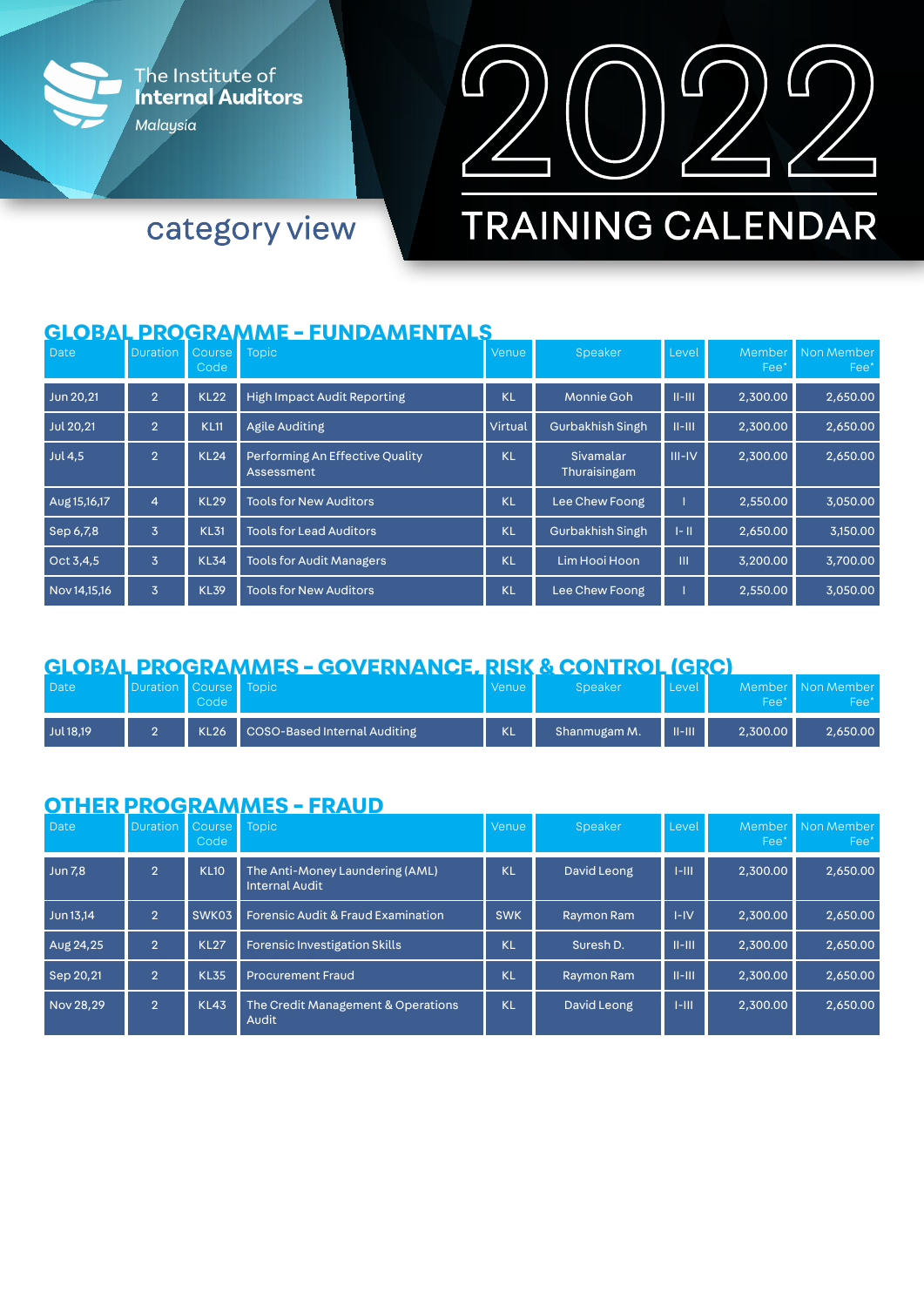



# **TRAINING CALENDAR**

#### **OTHER PROGRAMMES - FUNDAMENTALS**

category view

| Date              | <b>Duration</b> | Course<br>Code | <b>Topic</b>                                                                                       | Venue      | Speaker           | Level     | Fee <sup>*</sup> | Member Non Member<br>$Fee*$ |
|-------------------|-----------------|----------------|----------------------------------------------------------------------------------------------------|------------|-------------------|-----------|------------------|-----------------------------|
| <b>Jun 15,16</b>  | $\overline{2}$  | SWK01          | <b>How to Perform Effective Root Cause</b><br>Analysis in Audit Engagements                        | <b>SWK</b> | Gurbakhish Singh  | $I - IV$  | 2,300.00         | 2,650.00                    |
| Jun <sub>17</sub> |                 | SWK02          | Red Flags in Oil Palm Operations                                                                   | <b>SWK</b> | Gurbakhish Singh  | $I-IV$    | 1,250.00         | 1,750.00                    |
| Jun 20,21         | $\overline{2}$  | <b>KL53</b>    | <b>Essential Processses and Toolkits for</b><br><b>Effective Risk Based Audits</b>                 | Virtual    | Gurbakhish Singh  | $II-HII$  | 2,300.00         | 2,650.00                    |
| Jun 29,30         | $\overline{2}$  | <b>KL52</b>    | <b>Essential Tools for Development of</b><br><b>Fieldwork Skills</b>                               | <b>KL</b>  | <b>Monnie Goh</b> | $1 - 11$  | 2,300.00         | 2,650.00                    |
| <b>Jul 12,13</b>  | 2 <sup>1</sup>  | <b>KL48</b>    | Internal Audit Report Writing "8 Key<br>Aspects for Improved Communication,<br>Impact & Assurance" | <b>KL</b>  | <b>Steven Yee</b> | $1 - 111$ | 2,300.00         | 2,650.00                    |
| Aug 8,9           | $\overline{2}$  | <b>KL30</b>    | Integrated Approach to Auditing                                                                    | <b>KL</b>  | <b>Monnie Goh</b> | $II-HII$  | 2,300.00         | 2,650.00                    |
| Sep 12,13         | $\overline{2}$  | <b>KL32</b>    | <b>Essential Tools for Development of</b><br><b>Fieldwork Skills</b>                               | <b>KL</b>  | <b>Monnie Goh</b> | H         | 2,300.00         | 2,650.00                    |
| Oct 4,5           | $\overline{2}$  | <b>KL36</b>    | Risk Based Annual Audit & Engagement<br>Planning                                                   | <b>KL</b>  | Gurbakhish Singh  | $1 - 111$ | 2,300.00         | 2,650.00                    |

## **OTHER PROGRAMMES - GOVERNANCE, RISK & CONTROL (GRC)**

| Date             | <b>Duration</b> | Course<br>Code   | <b>Topic</b>                                                                                                                    | Venue     | Speaker                        | Level     | Member<br>Fee' | Non Member<br>Fee* |
|------------------|-----------------|------------------|---------------------------------------------------------------------------------------------------------------------------------|-----------|--------------------------------|-----------|----------------|--------------------|
| <b>Jul 25,26</b> | $\overline{2}$  | <b>KL25</b>      | Root Cause Analysis for Internal Auditors                                                                                       | <b>KL</b> | <b>Monnie Goh</b>              | $II-HII$  | 2,300.00       | 2,650.00           |
| Aug <sub>1</sub> |                 | OC <sub>02</sub> | <b>CAE Summit 2022</b>                                                                                                          | <b>KL</b> | <b>IIA Malaysia</b>            | $1 - 111$ | 700.00         | 900.00             |
| Aug 10,11        | $\overline{2}$  | <b>KL17</b>      | <b>Financial Auditing for Internal Auditors</b>                                                                                 | <b>KL</b> | Dr Eddy Yap                    | $1 - 11$  | 2,300.00       | 2,650.00           |
| Aug 22           |                 | <b>KL47</b>      | Essentials of Integrated Reporting <ir><br/>for Internal Auditors</ir>                                                          | <b>KL</b> | <b>Dr Nurmazilah</b><br>Mahzan | H         | 1,250.00       | 1,750.00           |
| Aug 22, 23       | $\overline{2}$  | <b>KL51</b>      | <b>Building An Effective Audit Plan to</b><br>Address Section 17A, MACC<br>(Amendment) Act 2018 Based on<br>ISO 37001:2016 ABMS | <b>KL</b> | Raymon Ram                     | $II$ -IV  | 2,300.00       | 2,650.00           |
| Aug 29,30        | $\overline{2}$  | <b>KL54</b>      | <b>Comprehensive Risk Application</b><br><b>Techniques for Internal Auditors</b>                                                | <b>KL</b> | Vaneesa Veerappan              | $II$ -IV  | 2,300.00       | 2,650.00           |
| Sep 26,27        | $\overline{2}$  | <b>KL33</b>      | <b>Financial Auditing for Internal Auditors</b>                                                                                 | KL.       | Dr Eddy Yap                    | H         | 2,300.00       | 2,650.00           |
| Oct 17,18        | $\overline{2}$  | CF01             | <b>National Conference 2022</b>                                                                                                 | <b>KL</b> | <b>IIA Malaysia</b>            | $1-III$   | 1,500.00       | 1,700.00           |
| Nov 16,17        | $\overline{2}$  | <b>KL55</b>      | <b>Comprehensive Risk Application</b><br><b>Techniques for Internal Auditors</b>                                                | <b>KL</b> | Vaneesa Veerappan              | $II$ -IV  | 2,300.00       | 2,650.00           |
| Nov 22,23        | $\overline{2}$  | <b>KL38</b>      | <b>Auditing Operational Cost Optimisation</b>                                                                                   | <b>KL</b> | Gurbakhish Singh               | $1 - 11$  | 2,300.00       | 2,650.00           |
| Dec 6,7          | $\overline{2}$  | <b>KL40</b>      | <b>Operational Auditing: Influencing</b><br><b>Positive Change</b>                                                              | KL.       | Lee Chew Foong                 | $II-HII$  | 2,300.00       | 2,650.00           |
| <b>Dec 7,8</b>   | $\overline{2}$  | <b>KL41</b>      | Integrated Approach to Auditing                                                                                                 | KL.       | <b>Monnie Goh</b>              | H         | 2,300.00       | 2,650.00           |